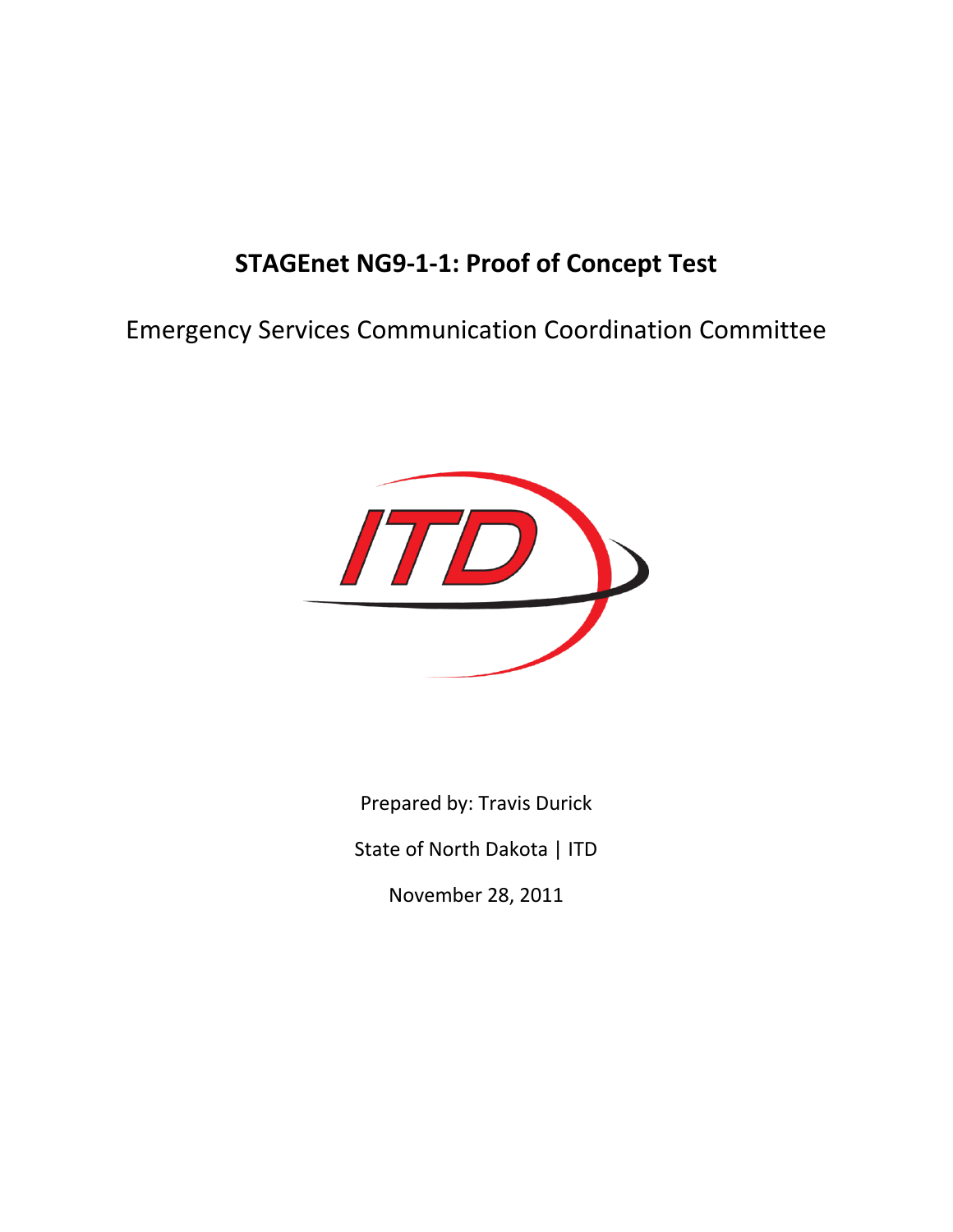### **Overview**

With the introduction of the NENA i3 standards, PSAP communications will be migrating to IP based NG9-1-1 systems. While NG9-1-1 systems will eventually provide the ability for PSAPs to interface to callers via numerous multimedia formats, they can also provide a new level of flexibility and cooperation between PSAPs that is attainable in a relatively short time frame.

The implications of migrating a single PSAP to NG 9-1-1 technology opens up a long list of new technologies and scenarios to evaluate. Further expanding that migration up to multiple and eventually all of the State's PSAP's quickly adds additional complication to the evaluation scenarios. The goal of this POC is to test the fundamental technologies and operational scenarios of a NG 9-1-1 system, and show that STAGEnet can participate in this migration. In partnership with Grand Forks PSAP, RRRDC, and Century Link, ITD has developed a Proof of Concept plan to test the compatibility of STAGEnet and other IP connections for use in a NG9-1-1 system. The tests intend to successfully demonstrate the following:

#### **Operational Milestones**

- Ability to establish and route calls to a remote facility
	- o Demonstrates the ability to relocate call takers or to add additional seats for special events
- Simulate the ability for a NG 9-1-1 system to support a permanent, Branch PSAP
	- o Reduces or eliminates the need for dedicated CPE equipment at smaller PSAPs
- Simulate the ability for one PSAP to serve as overflow for a remote PSAP who's call takers are saturated

#### **Technology Milestones**

- Demonstrate the ability to securely transport calls to remote locations via STAGEnet IP network
- Demonstrate the ability to achieve redundancy across multiple IP connections
	- o Establish a failover scenario to securely route calls in case of a link failure
- Demonstrate the flexibility provided by automated IP based call routing control

These test scenarios do not necessarily represent the exact configuration that a production environment would employ. They are intended to demonstrate the capabilities of the technology and provide valuable lessons for planning a production NG 9-1-1 system that supports similar scenarios. There are numerous combinations of equipment, connectivity options, and configurations that could provide valuable results to the states PSAPs.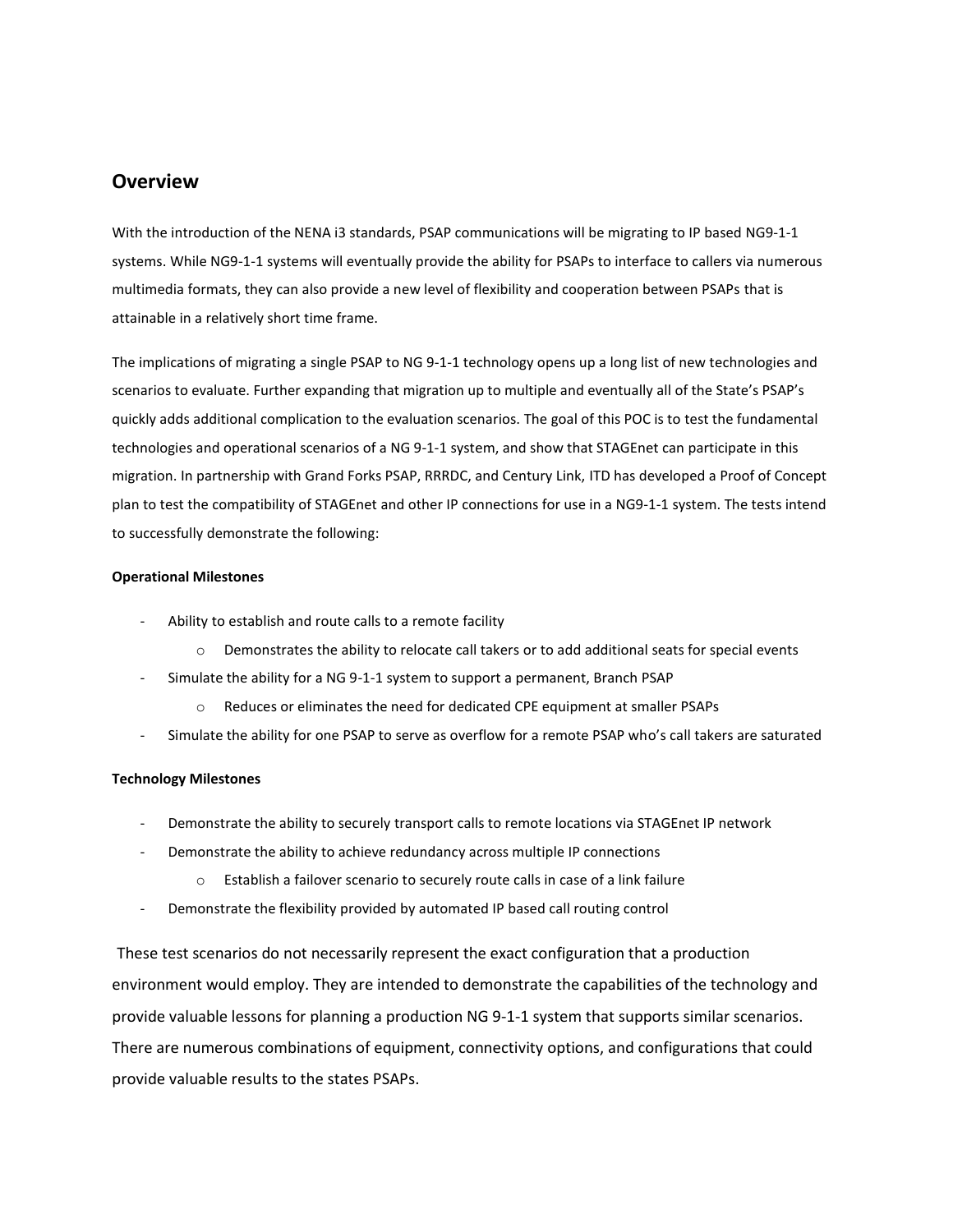# **Test Descriptions**

#### **Test 1 – EOC Simulation**

Target Completion – 1/31/12

The first test is designed to demonstrate a scenario where calls are routed to a remote facility, simulating the functionality of an Emergency Operations Center. This could be used to provide local overflow support during times of high call volumes, or to allow calls to be taken outside of the normal PSAP if there were an event that prevented call takers from performing their duties in the normal PSAP location (chemical spill, bomb threat, etc.).

In addition to demonstrating the operations of an EOC , this test also demonstrates the technology's ability to securely transport calls to a remote call taking facility and also demonstrates automated call overflow and custom routing rules.

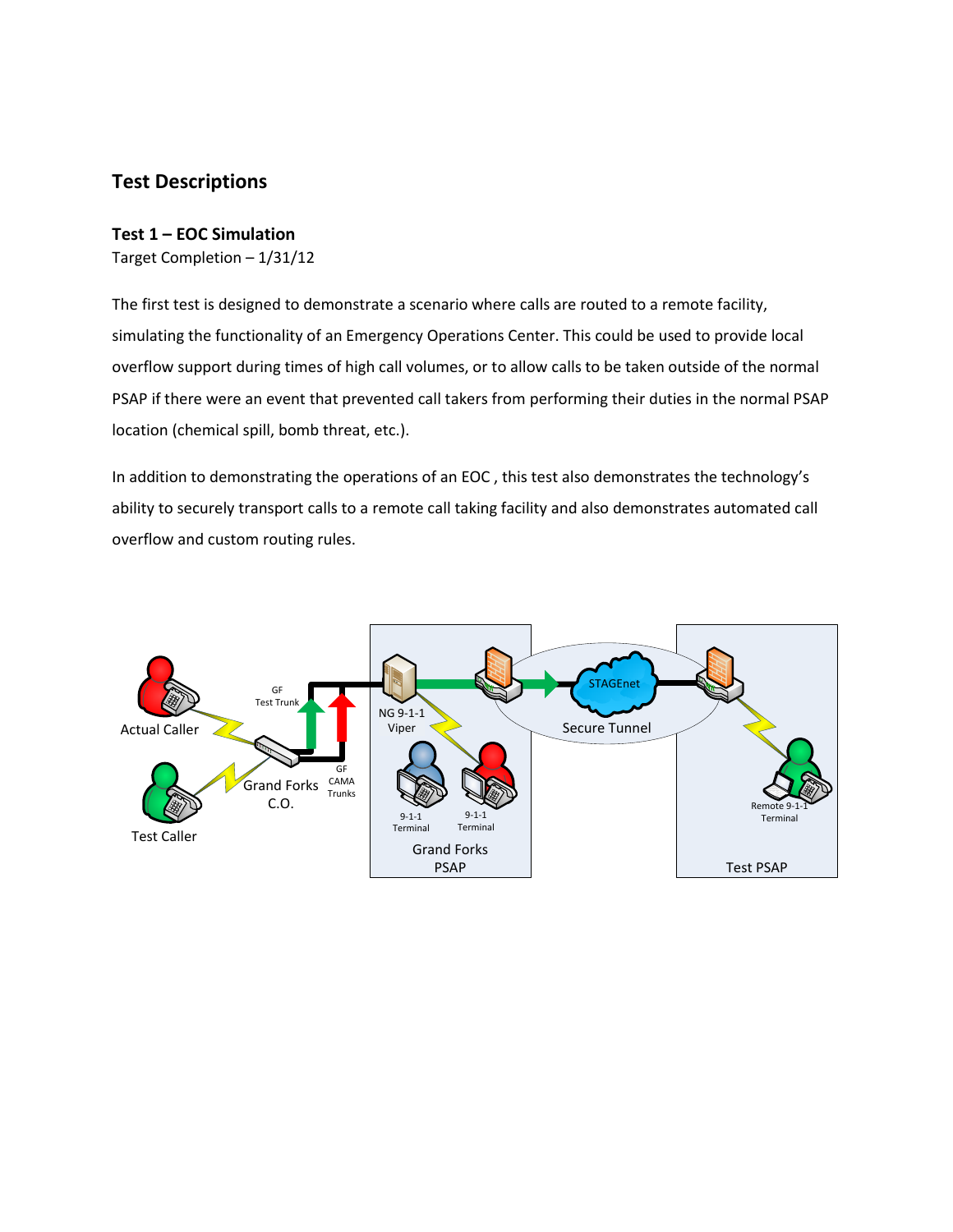#### **Test 2 – Branch PSAP Simulation**

Target Completion – 4/31/11

In the second test scenario, we are simulating the operation of a Branch PSAP, using the Grand Forks NG 9-1-1 equipment to serve as the Regional Host. A Branch PSAP is a dedicated PSAP that is configured with a limited set of hardware to interface to the Regional Host PSAP(s) where the NG 9-1-1 systems are located. This allows the Branch PSAP to migrate to a NG 9-1-1 system with a much lower capital investment. This structure also allows for flexible call routing and redundancy benefits.

In this test, a dedicated trunk line is terminated into the Grand Forks NG 9-1-1 Viper, to accept test calls from Stutsman County. This test will not modify any portion of the existing Stutsman county 9-1-1 PSAP. We are simply placing test equipment within the facility to demonstrate the ability to migrate to an NG 9-1-1 system. As other Regional Hosts, such as Fargo's RRRDC, are established, further redundancy can be designed to allow dynamic failover between the available Regional Host facilities.